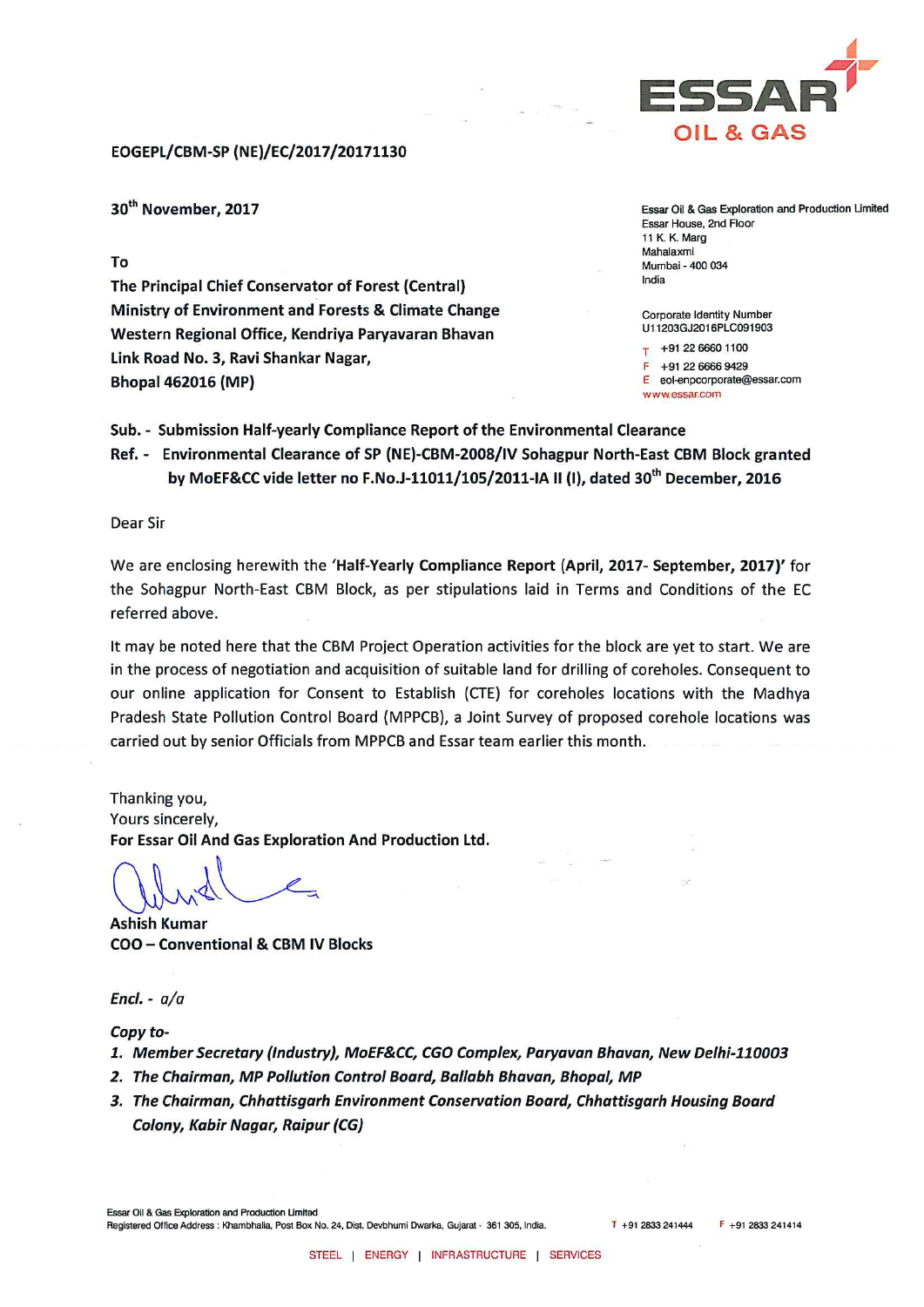## **Essar Oil and Gas Exploration and Productive Limited, Sohagpur**

## **Environment Clearance Compliance Report SP (NE)-CBM-2008/IV Sohagpur CBM Block, Madhya Pradesh & Chhattisgarh Ref: Environmental Clearance F.No.J-11011/105/2011-IA II (I), Govt. of India, MoEF (I.A.Division) Dated 30th December, 2016**

**(April'17 – September '17)** 

| S.<br><b>No</b> | <b>Condition</b>                                                                                                                                                                                                                                                                                                                                                                                                                                                                                                                         | <b>Compliance Status</b>                                                                                                                                 |
|-----------------|------------------------------------------------------------------------------------------------------------------------------------------------------------------------------------------------------------------------------------------------------------------------------------------------------------------------------------------------------------------------------------------------------------------------------------------------------------------------------------------------------------------------------------------|----------------------------------------------------------------------------------------------------------------------------------------------------------|
| $\mathsf{A}$    | <b>Specific Conditions</b>                                                                                                                                                                                                                                                                                                                                                                                                                                                                                                               |                                                                                                                                                          |
| i.              | Compensation for the land acquisition to the land ousters, if any, and<br>also for standing crop shall be paid as per the National Resettlement<br>and Rehabilitation Policy (NRRP) 2007 or State Government norms.<br>It may be ensured that compensation provided shall not be less than<br>the norms of the NRRP, 2007.                                                                                                                                                                                                               | The land acquisition is under<br>progress. Land identified for<br>core hole drilling will be taken<br>on lease basis & compensation<br>paid accordingly. |
| ii.             | Adequate stack height will be provided to gas fired boiler to disperse<br>waste gases.                                                                                                                                                                                                                                                                                                                                                                                                                                                   | Operation has not started yet.                                                                                                                           |
| iii.            | The surface facilities shall be installed as per the applicable codes<br>and standards, international practices and applicable local<br>regulations.                                                                                                                                                                                                                                                                                                                                                                                     | Operation has not started yet.                                                                                                                           |
| iv.             | Ambient Air Quality shall be monitored near the closest human<br>settlements as per the National Ambient Air Quality Emission<br>Standards (NAAQES) issued by the Ministry vide G.S.R No. 826(E)<br>dated 16th November, 2009 for PM10, PM2.5, SO2, NOx, CO, CH4,<br>VOCs, HC, Non-Methane HC etc. Efforts shall be made to improve<br>the ambient air quality of the area.                                                                                                                                                              | Operation has not started yet.                                                                                                                           |
| v.              | The flare system shall be designed as per good oil field practices and<br>Oil Industry Safety Directorate (OISD) guidelines. The company shall<br>take necessary measures to prevent fire hazards and soil<br>remediation as needed. At the place of ground flaring, the flare pit<br>shall be lined with refractory bricks and efficient burning system. In<br>case of overhead flare stacks, the stack height shall be provided as<br>per the regulatory requirements and emission from stacks shall meet<br>the MoEF/CPCB guidelines. | Operation has not started yet.                                                                                                                           |
| vi.             | The company shall make the arrangement for control of noise from<br>the drilling activity set compressor station and DG/GG sets by<br>providing necessary mitigation measures such as proper acoustic<br>enclosures to DG/GG sets and meets the norms notified by the<br>MoEF. Height of all the stacks/vents shall be as per the CPCB<br>guidelines.                                                                                                                                                                                    | Operation has not started yet.                                                                                                                           |
| vii.            | The company shall comply with the guidelines for disposal of solid<br>waste, drill cutting and drilling fluids for onshore drilling operation<br>notified vide GSR.546(E) dated 30 <sup>th</sup> August, 2005                                                                                                                                                                                                                                                                                                                            | Operation has not started yet.                                                                                                                           |
| viii.           | Total fresh water requirement should not exceed (25m3/core hole)<br>and test/pilot drilling (75m3/day) for each well during drilling phase<br>and prior permission shall be obtained from the Competent Authority<br>and a copy submitted to the Ministry's Regional Office at Bhopal.                                                                                                                                                                                                                                                   | Operation has not started yet.                                                                                                                           |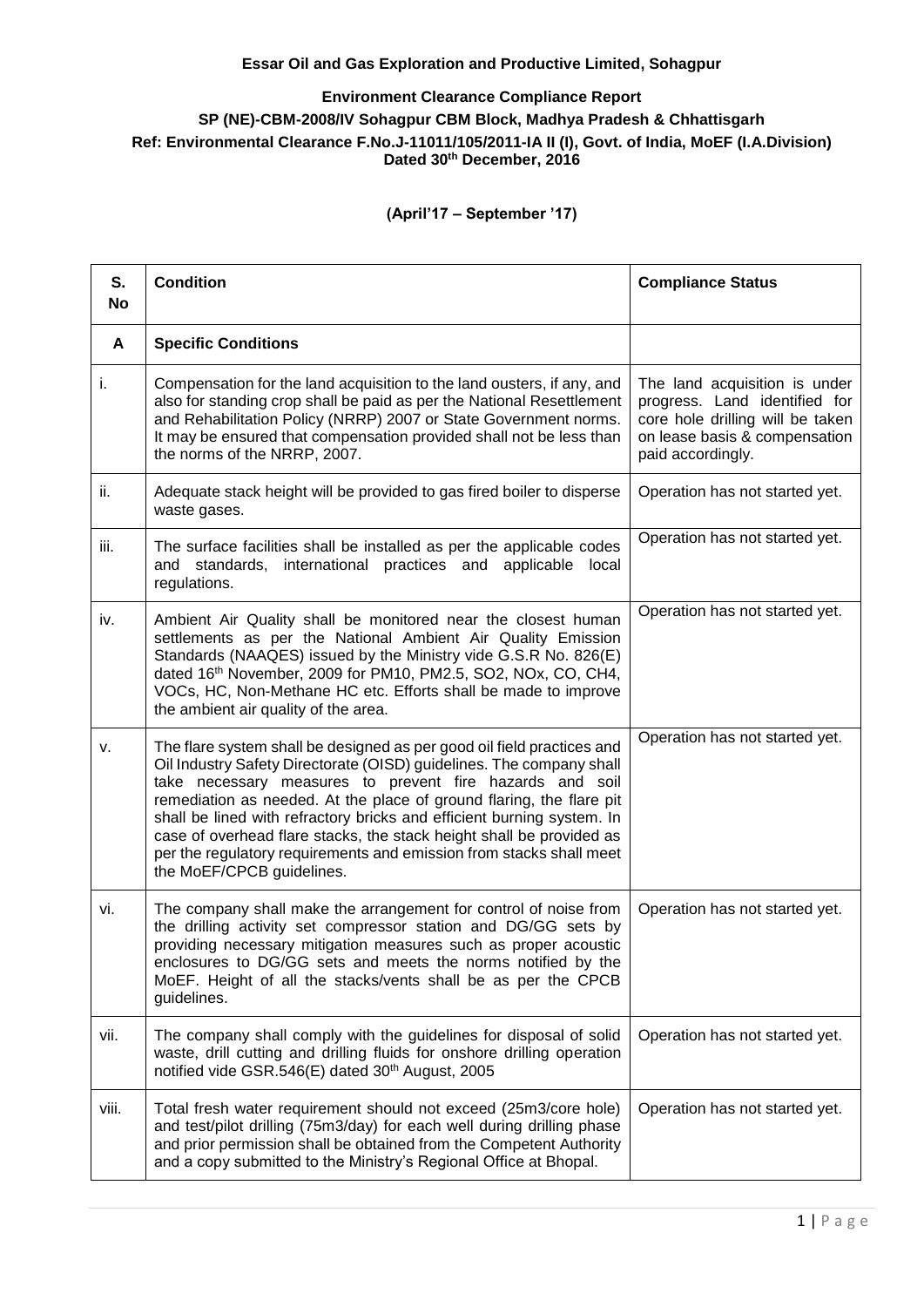| S.<br>No | <b>Condition</b>                                                                                                                                                                                                                                                                                                                                                                                                                    | <b>Compliance Status</b>       |
|----------|-------------------------------------------------------------------------------------------------------------------------------------------------------------------------------------------------------------------------------------------------------------------------------------------------------------------------------------------------------------------------------------------------------------------------------------|--------------------------------|
| ix.      | During well drilling, wastewater should be segregated into waste<br>drilling fluid and drill cuttings. Drill cutting should be stored onsite<br>impervious HDPE lined pit for solar evaporation and drying. Effluent<br>should be properly treated and treated effluent should conform to<br>CPCB standards.                                                                                                                        | Operation has not started yet. |
| х.       | As proposed, produced water shall be treated by RO and RO rejects<br>shall be concentrated/ evaporated in MEE. Treated water shall be<br>reused in drilling of other core/ test wells as well as other beneficial<br>purposes.                                                                                                                                                                                                      | Operation has not started yet. |
| xi.      | Ground water quality monitoring should be done to assess if<br>produced water storage or disposal has any effect.                                                                                                                                                                                                                                                                                                                   | Operation has not started yet. |
| xii.     | Drilling wastewater including drill cuttings, wash water shall be<br>collected in disposal pit lined with HDPE lining, evaporated or treated<br>and shall comply with the notified standards for on-shore disposal on<br>land. Proper toxicological analysis shall be done to ensure there is<br>no hazardous material. Copy of toxicological analysis shall be<br>submitted to Ministry's Regional Office at Bhubaneswar.          | Operation has not started yet. |
| xiii.    | Only water based drilling mud shall be used. The drilling mud shall<br>be recycled. Hazardous waste shall be disposed of as per Hazardous<br>Waste (Management, Handling and Transboundary Movement)<br>Rules, 2008. The recyclable waste (oily sludge) and spent oil shall<br>be disposed of to the authorized recyclers/re-processors.                                                                                            | Operation has not started yet. |
| xiv.     | The company shall take necessary measures to prevent fire hazards,<br>containing oil spill and soil remediation as needed. At place of ground<br>flaring, the overhead flaring stack with knockout drums shall be<br>installed to minimize gaseous emissions during operation.                                                                                                                                                      | Operation has not started yet. |
| XV.      | To prevent underground coal fire, preventive measures shall be<br>taken for ingress of ambient air during withdrawal inside the coal<br>seams by adopting technologies including vacuum suction. Gas<br>detectors for the detection of CH4 and H2S shall be provided.                                                                                                                                                               | Operation has not started yet. |
| xvi.     | The design, material of construction, assembly, inspection, testing<br>and safety aspects of operations and maintenance of pipeline and<br>transporting the natural gas/oil shall be governed by ASME/ANSI B<br>31.8/B31.4 and OISD standard 141. Pipeline wall thickness and<br>minimum depth of burial at river crossing and casings at rails, major<br>should be in conformity with ANSI/ASME<br>road crossings<br>requirements. | Operation has not started yet. |
| xvii.    | The company shall develop a contingency plan for H2S release<br>including all necessary aspects from evacuation to resumption of<br>normal operations. The workers shall be provided with personal H2S<br>detectors in locations of high risk of exposure along with self-<br>containing breathing apparatus.                                                                                                                       | Operation has not started yet. |
| xviii.   | Adequate well protection system shall be provided like Blow Out<br>Preventer (BOP) or diverter systems as required based on the<br>geological formation of the blocks.                                                                                                                                                                                                                                                              | Operation has not started yet. |
| xix.     | The top soil removed shall be stacked separately for reuse during<br>restoration process.                                                                                                                                                                                                                                                                                                                                           | Operation has not started yet. |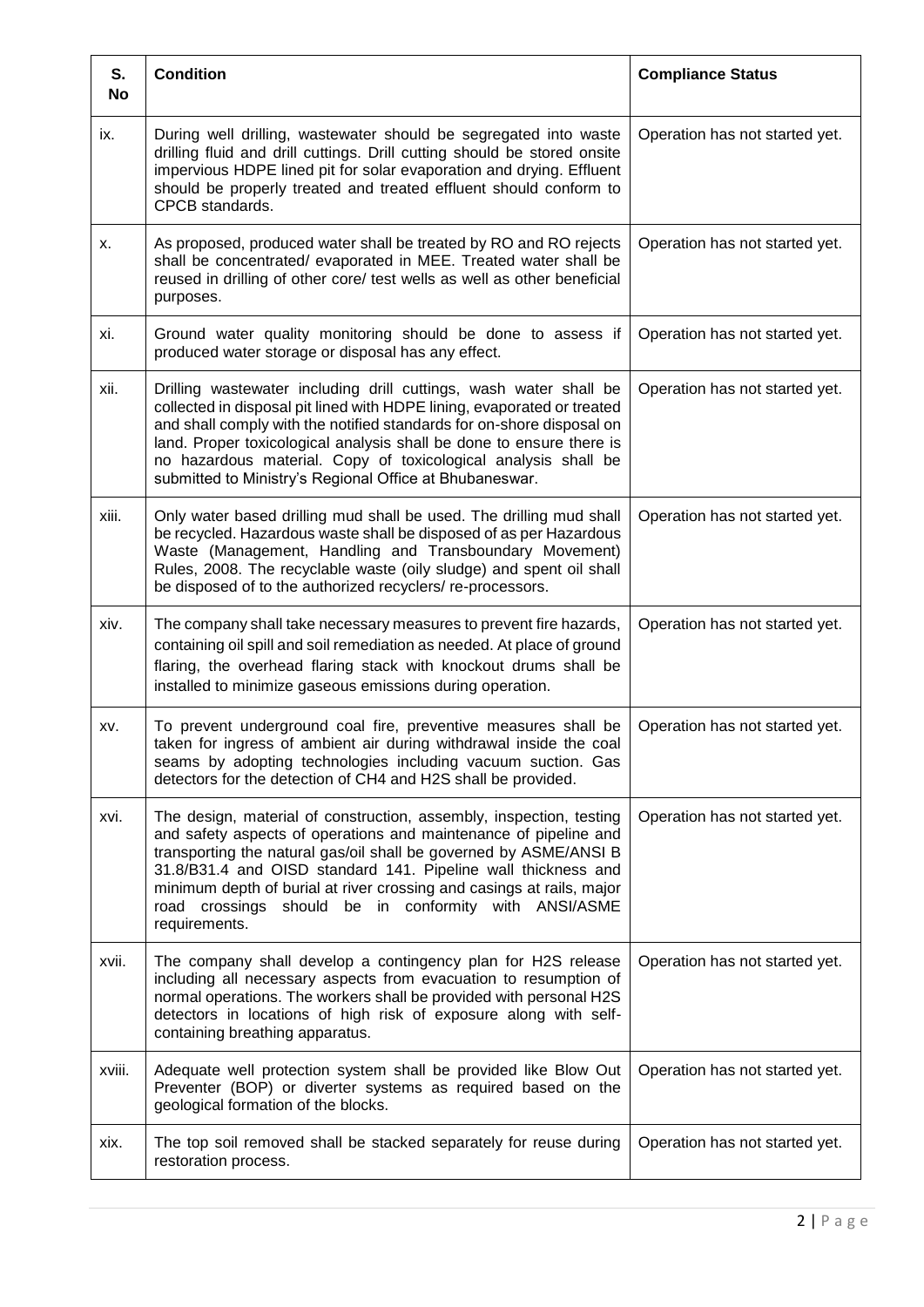| S.<br><b>No</b> | <b>Condition</b>                                                                                                                                                                                                                                                                                                                                                                                                                                     | <b>Compliance Status</b>                                                                                                                               |
|-----------------|------------------------------------------------------------------------------------------------------------------------------------------------------------------------------------------------------------------------------------------------------------------------------------------------------------------------------------------------------------------------------------------------------------------------------------------------------|--------------------------------------------------------------------------------------------------------------------------------------------------------|
| XX.             | Emergency Response Plan shall be based on the guidelines<br>prepared by OISD, DGMS and Govt. of India. Recommendations<br>mentioned in the Risk Assessment & Consequence Analysis and<br>Disaster Management Plan shall be strictly followed.                                                                                                                                                                                                        | Operation has not started yet.                                                                                                                         |
| xxi.            | Project proponent shall comply with the environment protection<br>measures and safeguards recommended in the EIA/EMP/risk<br>analysis report/disaster management plan.                                                                                                                                                                                                                                                                               | Operation has not started yet.                                                                                                                         |
| xxii.           | The company shall take measures after completion of drilling process<br>by well plugging and secured enclosures, decommissioning of rig<br>upon abandonment of the well and drilling site shall be restored in<br>original condition. In the event that no economic quantity of<br>hydrocarbon is found a full abandonment shall be implemented for<br>the drilling site in accordance with the applicable Indian Petroleum<br>Regulations.          | Operation has not started yet.                                                                                                                         |
| xxiii.          | Occupational health surveillance of the workers shall be carried out<br>as per the prevailing Acts and Rules.                                                                                                                                                                                                                                                                                                                                        | Operation has not started yet.                                                                                                                         |
| xxiv.           | In case the commercial viability of the project is established, the<br>Company shall prepare a detailed plan for development of gas fields<br>and obtain fresh environmental clearance from the Ministry.                                                                                                                                                                                                                                            | Operation has not started yet.                                                                                                                         |
| XXV.            | All the commitments made to the public during the Public<br>Hearing/Public Consultation meeting held on 14th March, 2013 for<br>Shadole District and on 3rd July, 2013 for Koriya District shall be<br>satisfactorily implemented.                                                                                                                                                                                                                   | Operation has not started yet.                                                                                                                         |
| xxvi.           | At least 5% of the total cost of the project should be earmarked<br>towards the corporate social responsibility and item-wise details<br>along with time bound action plan should be prepared and submitted<br>to the Ministry's Regional Office at Bhubaneswar. Implementation of<br>such program should be ensured in a time bound manner.                                                                                                         | Operation has not started yet.                                                                                                                         |
| В               | <b>General Conditions</b>                                                                                                                                                                                                                                                                                                                                                                                                                            |                                                                                                                                                        |
| i.              | The project authorities must strictly adhere to the stipulations made<br>by the Jharkhand State Pollution Control Board (MPPCB & CECB),<br>State Government and any other statutory authority.                                                                                                                                                                                                                                                       | Applied for CTE to MPPCB and<br>CECB.<br>The<br>Site<br>Joint<br>inspection was carried out By<br><b>Executive Engineer of MPPCB</b><br>on 27.11.2017. |
| ii.             | No further expansion or modification in the project shall be carried<br>out without prior approval of the Ministry of Environment & Forests.<br>In case of deviations or alterations in the project proposal from those<br>submitted to this Ministry for clearance, a fresh reference shall be<br>made to the Ministry to assess the adequacy of conditions imposed<br>and to add additional environmental protection measures required, if<br>any. | Operation has not started yet.                                                                                                                         |
| iii.            | The locations of ambient air quality monitoring stations shall be<br>decided in consultation with the State Pollution Control Board<br>(SPCB) and it shall be ensured that at least one stations is installed                                                                                                                                                                                                                                        | Operation has not started yet.                                                                                                                         |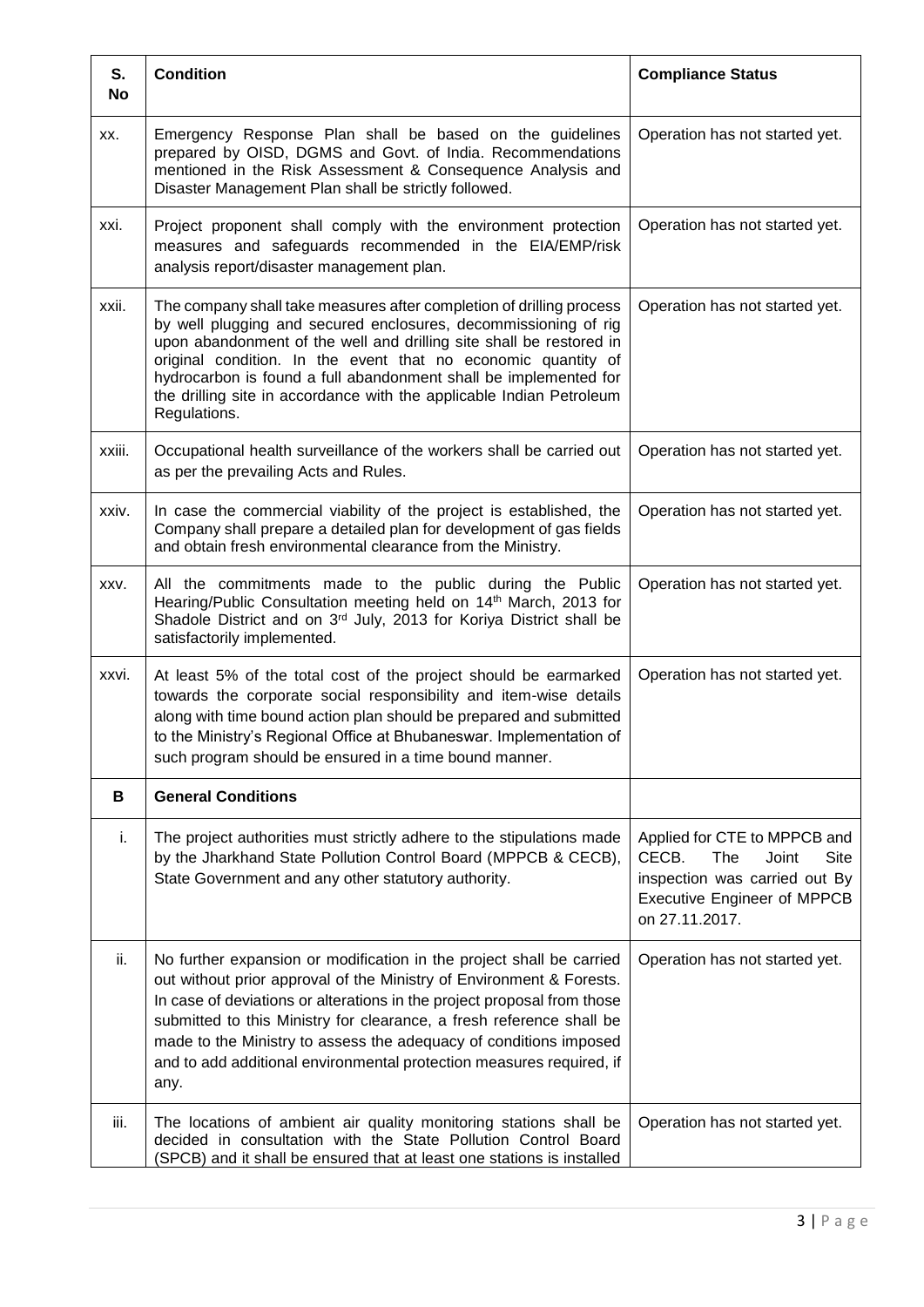| S.<br>No | <b>Condition</b>                                                                                                                                                                                                                                                                                                                                                                                                                                             | <b>Compliance Status</b>                                                                     |
|----------|--------------------------------------------------------------------------------------------------------------------------------------------------------------------------------------------------------------------------------------------------------------------------------------------------------------------------------------------------------------------------------------------------------------------------------------------------------------|----------------------------------------------------------------------------------------------|
|          | in the upwind and downwind direction as well as where maximum<br>ground level concentrations are anticipated.                                                                                                                                                                                                                                                                                                                                                |                                                                                              |
| iv.      | The overall noise levels in and around the plant area shall be kept<br>within the standards by providing noise control measures including<br>acoustic hoods, silencers, enclosures etc. on all sources of noise<br>generation. The ambient noise levels shall conform to the standards<br>prescribed under EPA Rules, 1989 viz. 75dBA (daytime) and 70 dBA<br>(night time).                                                                                  | Operation has not started yet.                                                               |
| v.       | Training shall be imparted to all employees on safety and health<br>aspects of chemicals handling. Pre-employment and routi9ne<br>periodical medical examinations for all employees shall be<br>undertaken on regular basis. Training to all employees on handling<br>of chemicals shall be imparted.                                                                                                                                                        | Operation has not started yet.                                                               |
| vi.      | The company shall also comply with all the environmental protection<br>measures and safeguards proposed in the documents submitted to<br>the Ministry. All the recommendations made in the EIA/EMP in<br>respect of environmental management, risk mitigation measures and<br>public hearing relating to the project shall be implemented.                                                                                                                   | Operation has not started yet.                                                               |
| vii.     | The company shall undertake all relevant measures for improving the<br>socio-economic conditions of the surrounding area. CSR activities<br>shall be undertaken by involving local villages and administration.                                                                                                                                                                                                                                              | Operation has not started yet.                                                               |
| viii.    | The company shall undertake eco-developmental measures<br>including community welfare measures in the project area for the<br>overall improvement of the environment.                                                                                                                                                                                                                                                                                        | Operation has not started yet.                                                               |
| ix.      | A separate Environmental Management Cell equipped with full-<br>fledged laboratory facilities must be set up to carry out the<br>environmental management and monitoring functions.                                                                                                                                                                                                                                                                          | Operation has not started yet.                                                               |
| х.       | The company shall earmark sufficient funds towards capital cost and<br>recurring cost per annum to implement the conditions stipulated by<br>the Ministry of Environment and Forests as well as the State<br>Government along with the implementation schedule for all the<br>conditions stipulated herein. The funds so earmarked for<br>environment/management pollution control measures shall not be<br>diverted for any other purpose.                  | Operation has not started yet.                                                               |
| xi.      | A copy of clearance letter shall be sent by the proponent to<br>concerned Panchayat, Zila Parishad/ Municipal Corporation, Urban<br>Local Body and the local NGO, if any, from whom suggestions/<br>representations, if any, were received while processing the proposal.                                                                                                                                                                                    | Complied                                                                                     |
| xii.     | The project proponent shall also submit six monthly reports on the<br>status of the compliance of the stipulated environmental conditions<br>including results of monitored data (both in hard copies as well as by<br>e-mail) to the Regional Office of MoEF, the respective Zonal Office<br>of CPCB and the MPPCB & CECB. A copy of Environmental<br>Clearance and six monthly compliance status reports shall be posted<br>on the website of the company. | Compliance.<br>More<br>details<br>report will be submitted after<br>start of the operations. |
| xiii.    | The environmental statement for each financial year ending 31 <sup>st</sup><br>March in Form-V as is mandated to be submitted by the project<br>proponent to the concerned State Pollution Control Board as                                                                                                                                                                                                                                                  | Operation has not started yet.                                                               |